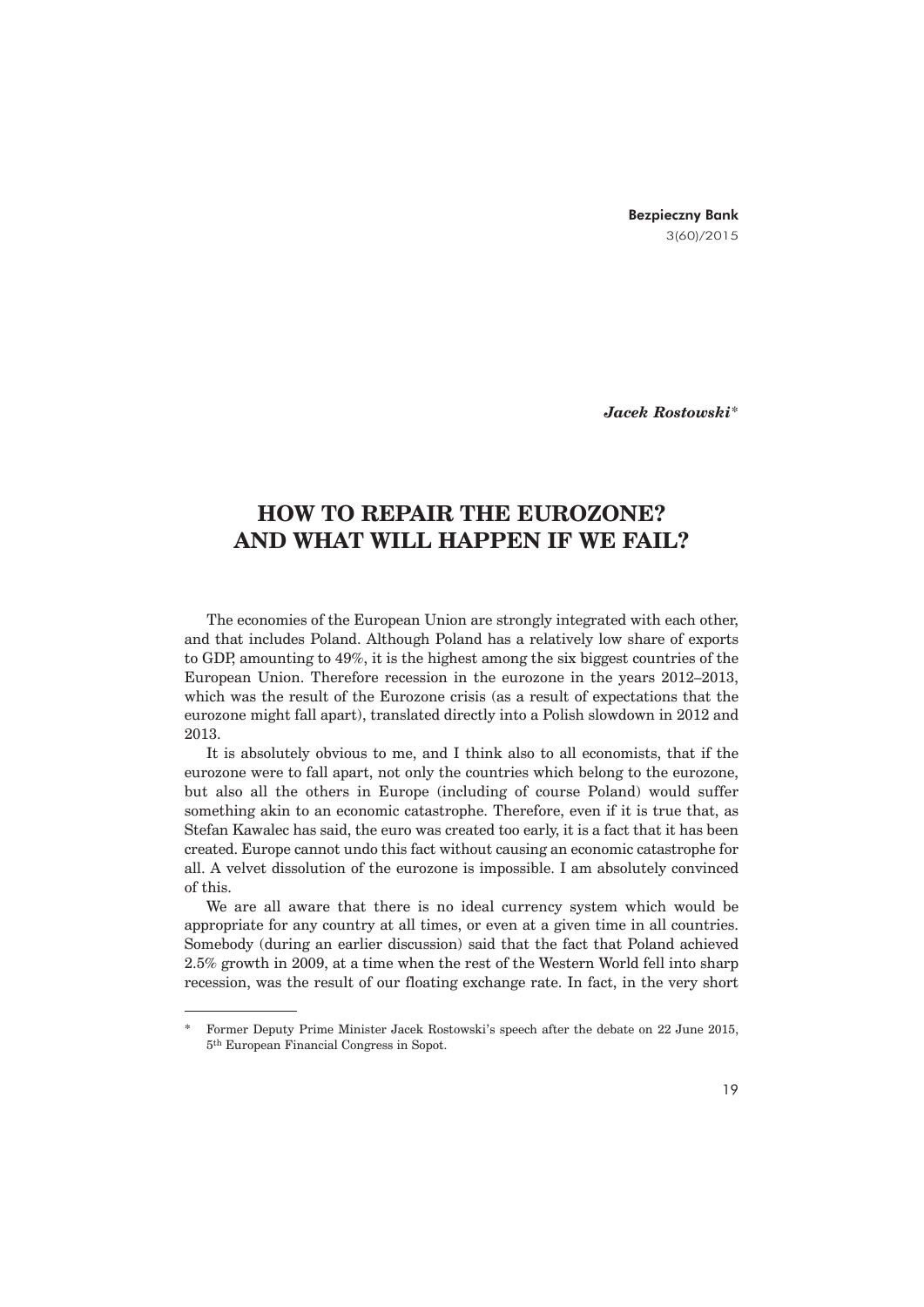## Bezpieczny Bank

3(60)/2015

term the floating exchange rate may indeed have helped Poland. But the Czech Republic also had a floating rate at the time, and it did not protect them from deep recession. If we analyse the situation in the longer term, we see that in the last seven years the cumulative GDP growth in Poland was 24% and in the Czech Republic under 1%. On the other hand Slovakia, which was in the eurozone, and therefore could not benefit from exchange rate adjustment, had 13% cumulative GDP increase. Economics is more complicated than it may sometimes seem during debates. The most important conclusion from the recent economic history of Europe is that we are vitally interested in the recovery of the eurozone, irrespective of whether we are in the euro or not.

Today we are in a situation in which it is quite possible that Greece will leave the euro. Several years ago it was assumed that this would be a catastrophe for the whole of the eurozone. Today we can be less afraid of such a scenario, and there are two main reasons for this. The first is the European Central Bank's quantitative easing, which provides the rest of the eurozone with a firewall against contagion from Greece. This is something that the Polish government pressed for from the very start of the crisis in 2010. The second reason is that – in this particular case of Greece – we do have a political mechanism which allows the euro-zone to decide whether Greece should stay in or leave. That mechanism is the ability (or otherwise) of the members of the zone to agree further rescue programs for Greece. If such programs were to cease, Greece's banks could no longer receive assistance from the ECB, and Greece would have to leave the euro.

However, the fact that there are two mechanisms which would let Greece to leave the eurozone in a way that was safe (for the euro, not necessarily for Greece) is actually an accident. Of course a very fortunate accident, but nevertheless an accident. If Greece leaves the eurozone today, we cannot be sure that in the next crisis such mechanisms will be in place.

To this day the euro does not have a mechanism or a political institution which would allow the eurozone to decide whether a country should stay in or leave. There is nothing on this in the treaties. Nor do we have full freedom for the European Central Bank to undertake quantitative easing in order to keep a given country in the eurozone, until a political decision has been taken on its leaving. Without these two mechanisms, the risk of chaotic, uncontrolled exit (Xit?) by some country in the future is much greater.

This will be particularly the case if it turns out in the meantime that Greece, after leaving the eurozone, has managed quite well on its own. It is possible that Greece will initially have very bad results after leaving. But maybe after five years *Grexit* will not appear that bad at all.

Therefore, I believe that the minimum requirement for a sustained eurozone recovery is the creation of two mechanisms – (1) the option to rescue or secure the presence of a given country in the eurozone by an unlimited purchase of its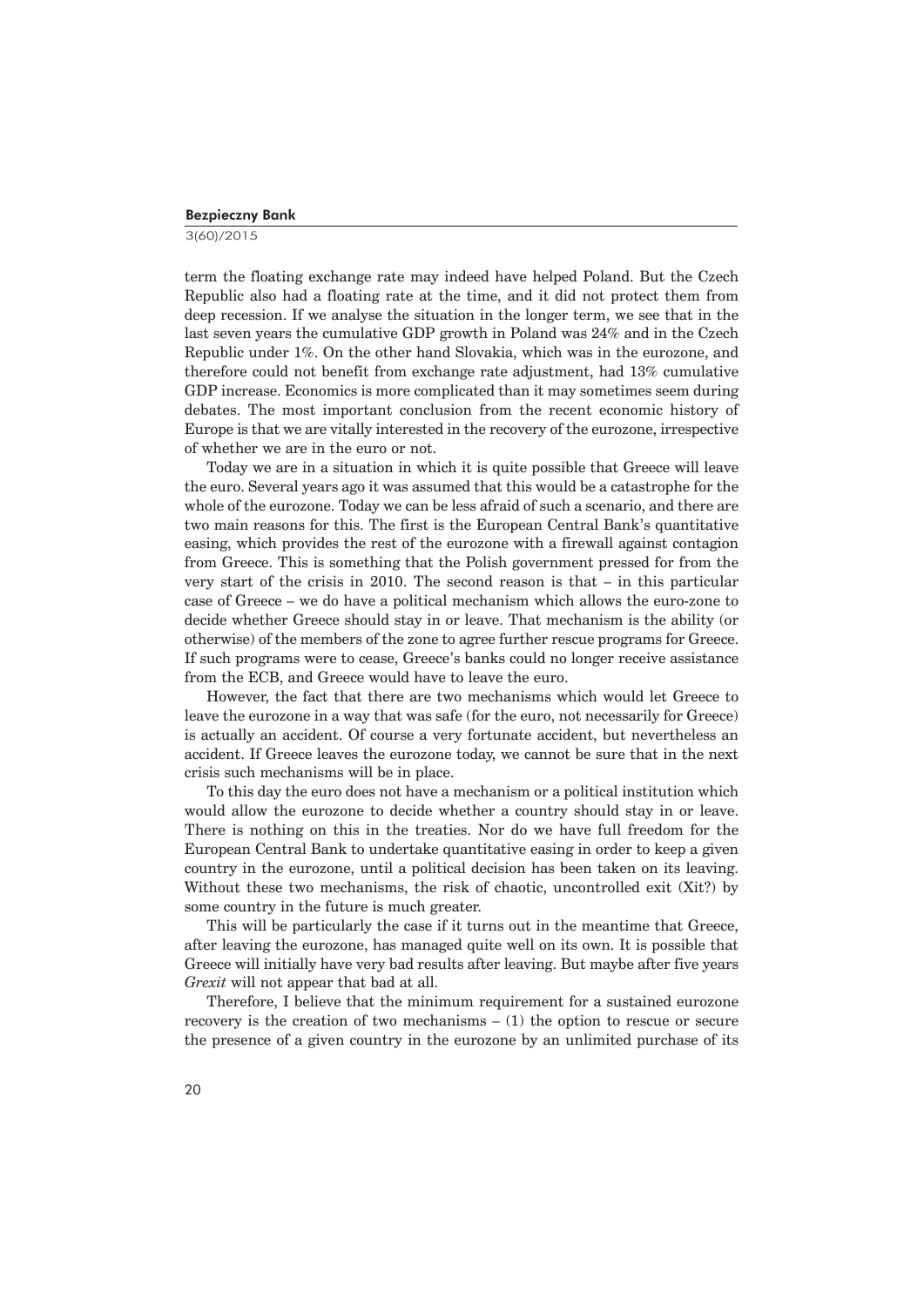government bonds by the European Central Bank; and (2) the mechanism of taking a political decision on a country leaving the eurozone. Both these mechanisms require treaty change, and it is clear that such changes will not be easy to achieve.

Of course these two mechanisms, even assuming they were introduced to the treaties, would protect us against the chaotic collapse of the eurozone as a result of chaotic exits of countries, only in case of relatively small member states such as Portugal, Ireland, Slovenia or maybe – at a stretch – Spain. However there are other countries, and especially one which has such a considerable public debt in relation to the whole public debt of the world, that its insolvency and departure from the eurozone would have to cause a giant shock not only to the European economy, but also to the global one. This country is, of course, Italy. Therefore we can say that a safe eurozone is a eurozone where wise decisions regarding economic policy are made not only in Brussels, Frankfurt or Berlin, but also one in which wise decisions are made in Rome.

Putting this issue aside, the good news in recent months has been the fact that quantitative easing has definitely worked well, not only in terms of securing the stability of the eurozone, but also in boosting its economy. It turns out that the very active monetary policy of the European Central Bank over the last year has been effective in causing the Europe's exit from stagnation.

We could not be sure about this in December of last year, and many people claimed at the time that the eurozone needed not only an active common monetary policy, but also a common fiscal policy. I think that even the recent experience of the effectiveness of monetary policy in the eurozone does not mean that in future stagnations or crises it would necessarily have the same effect in counteracting recession. Therefore, the next step in the improvement of the eurozone should be the creation of the mechanisms of common fiscal policy. Such a policy should consist in the creation of a common policy which would be expansive in bad times and restrictive in good times.

Two more thoughts at the end. One of the recent, so called institutional "achievements" of the eurozone, which Brussels often boasts of, is the creation of a "procedure of excessive macroeconomic imbalances" (which is supposed to protect the eurozone from excessive imbalances between countries). This in fact means nothing less than that one of key assumptions underlying the creation of the euro – namely that macroeconomic imbalances in a common currency area tend towards balance automatically – has simply turned out not to be true! We will see how effective the MIB procedure will turn out to be in achieving the same aim *via*  policy. But originally it was assumed that in a common currency area a considerable part of any imbalances between its parts will be eliminated naturally, through the normal working of markets.

And one last thought: the UK's threat of leaving the European Union is also a result – at least in part – of the eurozone crisis. It stems both from the crisis itself,